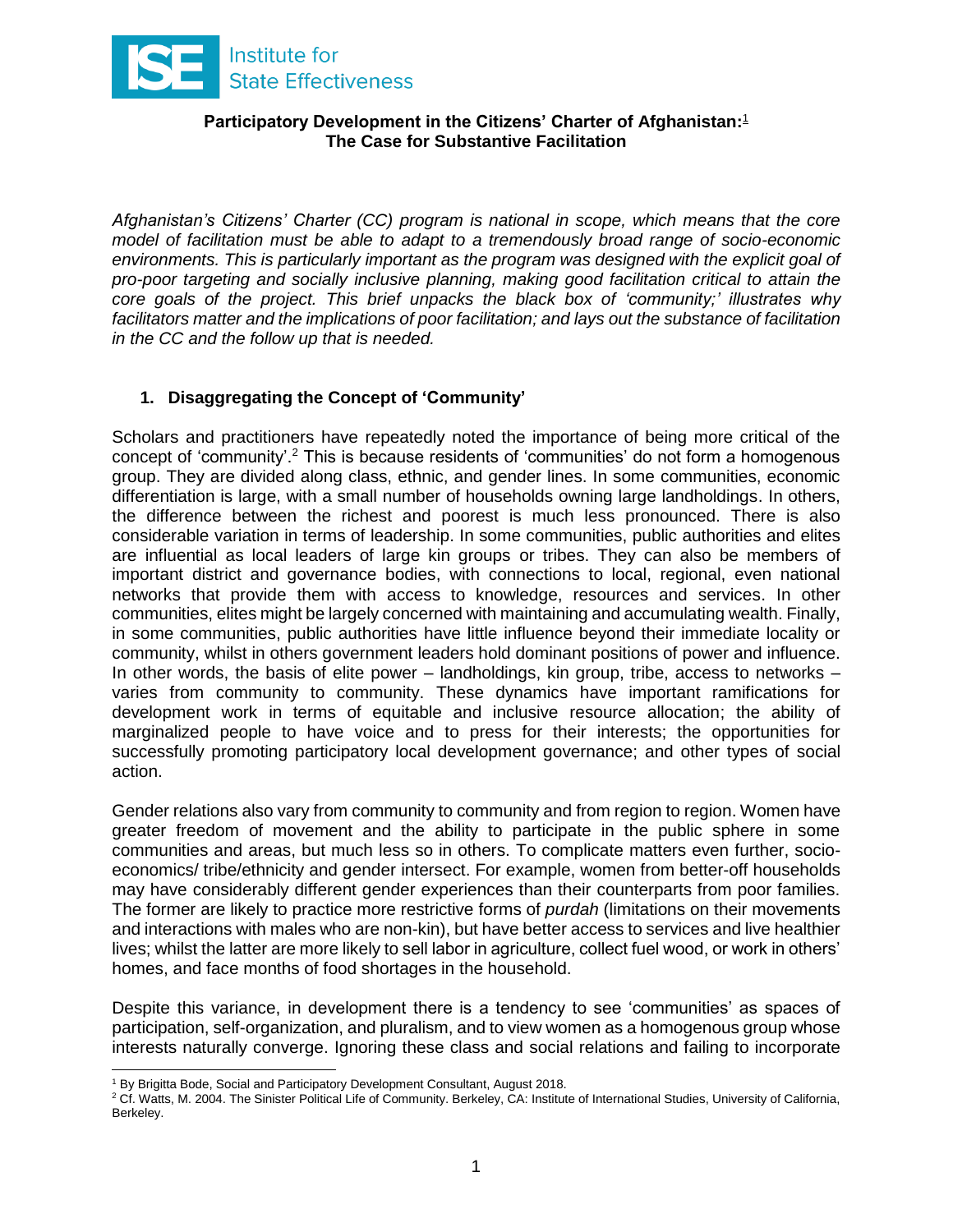

leadership dynamics into program design and implementation creates the risk of elite capture, inequitable allocation of resources, entrenching unequal power relations, eroding the possibility of trust between state and communities, and further disempowering poor and very poor women.

If one half of the community "challenge" is to understand local political dynamics, the other half is to find ways to turn those diagnostics into operational programs. For community development operations, a key measure to turn a diagnostic understanding of community heterogeneity into an operational program for collective action has been through the deployment of community facilitators.

While the specific role of facilitators varies, they nearly always share three functional characteristics. First, since Community Driven Development (CDD) programs are government projects, they play the function of explaining the rules of how the program works. Second, facilitators use a variety of participatory planning tools to help communities identify common priorities, negotiate agreements and responsibilities, and build up local mechanisms for oversight and accountability. And third, facilitators provide an independent channel for reporting problems to higher level authorities that otherwise might not reach their attention.

This brief will use the experience of Afghanistan's National Solidarity Program (NSP) and Citizens' Charter Programs to argue that while facilitators are a core feature of community-driven development programs, there is plenty of scope to improve the quality of facilitation, particularly in long-running government programs that must deal with highly complex political economies and administrative systems that in general will not be familiar with the techniques of participatory planning. <sup>3</sup>

Learning from the NSP and then Citizens' Charter's experiences with facilitation is particularly useful to the CDD community at large for several reasons. First, NSP lasted for almost thirteen years, which provided a large enough body of measured experience and internal discussion to sift out what are structural lessons from those that are more likely about individual personalities or experiences. Second, NSP at full development covered the entire country, so that a careful review can assess how NSP dealt with the challenges of social, geographical, and conflict diversity described above. And third, continuity between the core NSP and Citizens' Charter design teams has meant that the limitations of NSP could be addressed in a less defensive and more constructive way than is often the case with external evaluations. For the purposes of this learning brief, the benefit of this reflexive approach is that it can show how the lessons from NSP were used to improve the design of the follow-on Citizens' Charter program.

# **2. Facilitators Matter**

Social Organizers are the frontline men and women in the Citizens' Charter who facilitate community development work throughout the program cycle. Their jobs are to:

- explain the program, its rules, objectives, and processes
- facilitate community planning sessions
- encourage collective action and participation from a broad spectrum of the village, help to find solutions

 <sup>3</sup> NSP lasted from 2003-2015. Eventually reaching 35,000 rural communities, the program provided block grants to elected Community Development Councils (CDCs) who spent them against locally developed community development plans. The Citizen's Charter took the basic NSP concept of community planning and management, but brings in minimum services standards in health, education, drinking water, irrigation, and energy. For a fuller description of the Citizen's Charter and its relation to NSP, see <http://www.ccnpp.org/Page.aspx?PageID=15>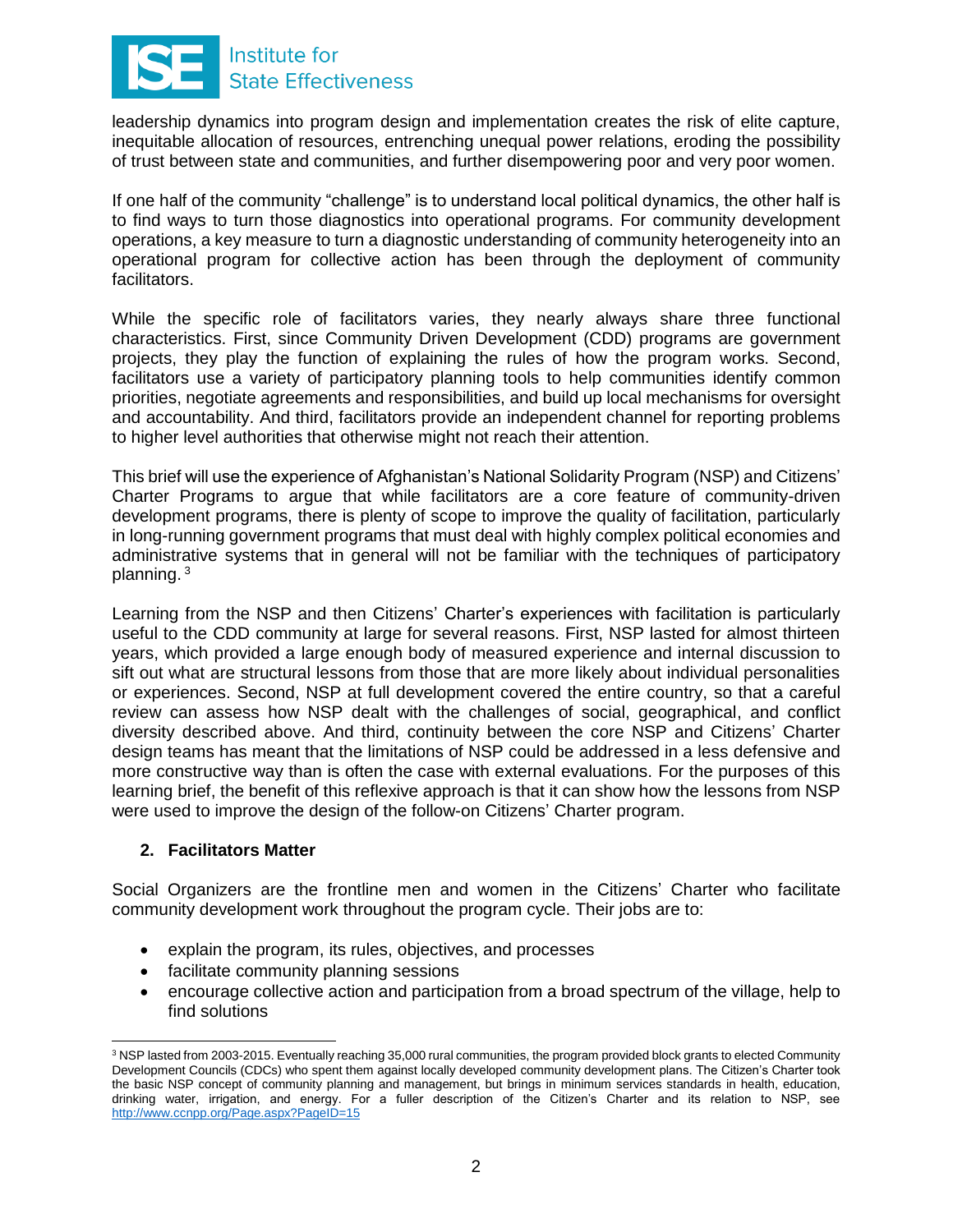

- collate the findings from community profiling and the gap analysis and provide them to the districts for data entry
- guide the CDCs and Cluster CDCs and their sub-committees, and
- convey any problems to the authorities through their line managers

As with NSP, the first goal of the Citizens' Charter is to strengthen the Community Development Councils (CDCs) and their sub-committees. These CDCs are meant to become the country's longterm means for representative, participatory, development planning at the level of the community and, eventually, subdistrict. The program does this by ensuring that the CDCs have a popular mandate provided through a bottom-up electoral process, and by training CDCs in a variety of simple managerial and fiduciary skills. The Citizens' Charter works with numerous Facilitating Partners, which are, basically, outsourced national and international development nongovernmental organizations that work under the government's policies and monitoring but function autonomously, not as part of the civil service or government program staff. Some of these organizations come to the program with a rights-based approach, whilst others continue to work through needs-based approaches. Some have put more emphasis on facilitation and capacity building of their facilitators and trainers, whilst others have focused more on monitoring capacity or on livelihood's approaches. The point is that because of the nature of the program, the CC management team is confronted with a range of capacities in terms of trainers and facilitators. The government is also careful about ensuring that facilitators focus on catalyzing community processes, not substituting for them, by thinking through what a long-term sustainability strategy for facilitators will look like. For this reason, the program has made three significant changes from NSP:

- 1. Residential training -- the initial 'training of trainers' is residential and hands-on, covers basic facilitation skills, tools and processes, and context;
- 2. Clarifying tasks and outputs -- each visit by the social organizer team to a community is clearly outlined in terms of what work has to be done: objective, activities, outcome; and
- 3. Sequenced reductions in intensity contingent upon advances in community capacity, each pair of social organizers works in 10 communities in the first year, 20 communities in year 2, and will have to cover 30 communities in year 3.

Because of the CC's pro-poor focus, the training of trainers and social organizers has repeatedly emphasized poverty dynamics, the implications of seasonal hunger for current and future generations, and the importance of inclusive and transparent governance in terms of managing natural and public resources. Giving these issues prominence in basic training is intended to help facilitators adopt a more participatory, pro-poor, and inclusive work ethos.

Community-level facilitators must be sensitive to the manifestations and dynamics of marginalization and exclusion. They need to be able to gauge the types of resistance that equitable and inclusive development might engender. Participatory activities must be facilitated in such a manner that the 'disadvantaged', 'marginalized', and 'excluded' people and groups gain trust in the facilitators. This is to ensure that the facilitators succeed in bringing the poor into the development process. This requires a focus on facilitators and their capacity as well as the participatory processes and activities that are to engage community groups in development work.

# **3. The Implications of Poor Facilitation**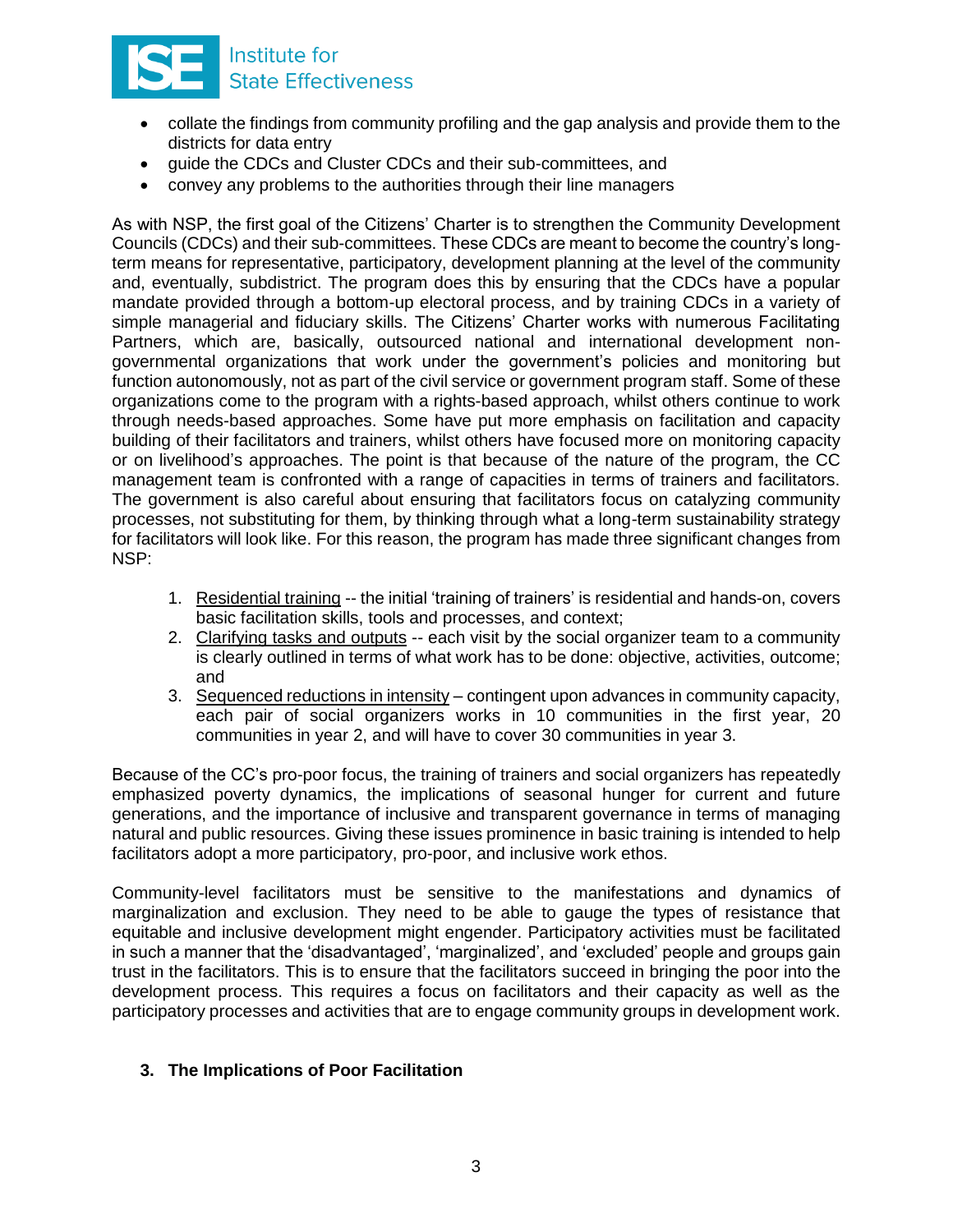

Robert Chambers was one of the first to discuss the 'facilitator,' highlighting the importance of his or her values, knowledge, attitude and behavior as critical to enabling or impeding participatory processes.<sup>4</sup> His observations of participatory practices in different contexts highlighted that facilitators tended to be biased, at times feeling superior, that they failed to respect people's views and knowledge, rushed the engagement, and were extractive. He called for a 'new professional' with shared assumptions, beliefs, and values, with the understanding that reality is socially constructed, that people are first (women before men) instead of things, and that local people's knowledge is valuable.

The most obvious example of poor facilitation is when it results in some form of elite capture.<sup>5</sup> In this case, the process of development is hijacked by powerful actors who influence discussions and decisions in favor of their agendas. Often, they will attempt to ensure that development funds are allocated within their residential vicinity, regardless of need.<sup>6</sup> To a limited extent, this happened under NSP. Community maps showed cases of skewed resource allocation, with some communities exhibiting a correlation of power (elites' neighborhoods) and the investment of public resources.

Poor facilitation practices can also lead to the exclusion of groups that are poor, marginalized, or unable to assert their interests. For instance, a facilitator who spends more time with powerful actors/elites<sup>7</sup> and is insensitive to existing power relations in the community may unwittingly create a situation where people choose to self-exclude<sup>8</sup> because they view the process as captured and do not see any benefit in participating. In Afghanistan, where poor households' livelihood portfolios are not sufficiently diversified to increase peoples' bargaining power vis-à-vis the landed, dependencies on elites/powerful actors are often a common feature of life. Facilitators who organize meetings in the compounds of elites have already pre-empted open discussion and analysis of issues that will inevitably point to exploitation and discrimination.<sup>9</sup>

It is also important for facilitators to question key practices or instructions by elites. For instance, the location of women's meetings is often a function of men from the village (usually elites) offering their houses for meetings. This seems perfectly reasonable at first glance, given that women do not meet in public as men do and given the limited space available. However, the ramifications are almost always insufficient space for women to work productively, with dozens of women sitting in rooms that can comfortably only hold 15-20 persons, making it difficult to form groups, discuss issues, and present their ideas, views, and plans. There is also the issue of privacy. Meetings in private houses are often monitored by the hosts' male relatives (husband/ brother-in-law/ fatherin-law, etc.), making it impossible to discuss sensitive or personal issues (women's reproductive health issues, for example).

See Chambers, R. 1993. Challenging the Professions: Frontiers in Rural Development. London, Intermediate Technology Publications. Also see Pretty, J. 1995. Participatory Learning for Development in *World Development* 23(8): 1247-1263.

<sup>5</sup> This is not to say that all forms of elite capture are because of poor facilitation, nor does it say that all forms of elite capture can be avoided through facilitation alone. However, the chances of elite capture increase when front-line staff fail to consider socio-economic dynamics and power relations in how they approach their work. Or worse, they leave the mobilization of people and the decisionmaking processes to elites themselves.

<sup>&</sup>lt;sup>6</sup> Not all powerful actors/elites are engaged in predatory/greedy practices. In fact, it is important for front-line staff to recognize elites who can be potential allies, those that are positive minded towards development, known to be helpful to the poor, with access to networks, knowledge, and information, who can provide advice and support to the community development process.

<sup>7</sup> Facilitators often come from middle or better off households and are likely more comfortable interacting with their 'economic' peers. As a result, they find it easier to work with those in the community that are literate, have more time on their hands, can host the 'facilitator for lunch', are connected, can address problems, and so on.

<sup>8</sup> Cf. Hirschman, A.O. 1970. *Exit, Voice and Loyalty: Responses to Decline in Firms, Organizations, and States*. Cambridge, M.A.: Harvard University Press.

<sup>9</sup> Cf. Scott, J.C. 1985. *Weapons of the Weak: Everyday Forms of Peasant Resistance*. New Haven: Yale University Press.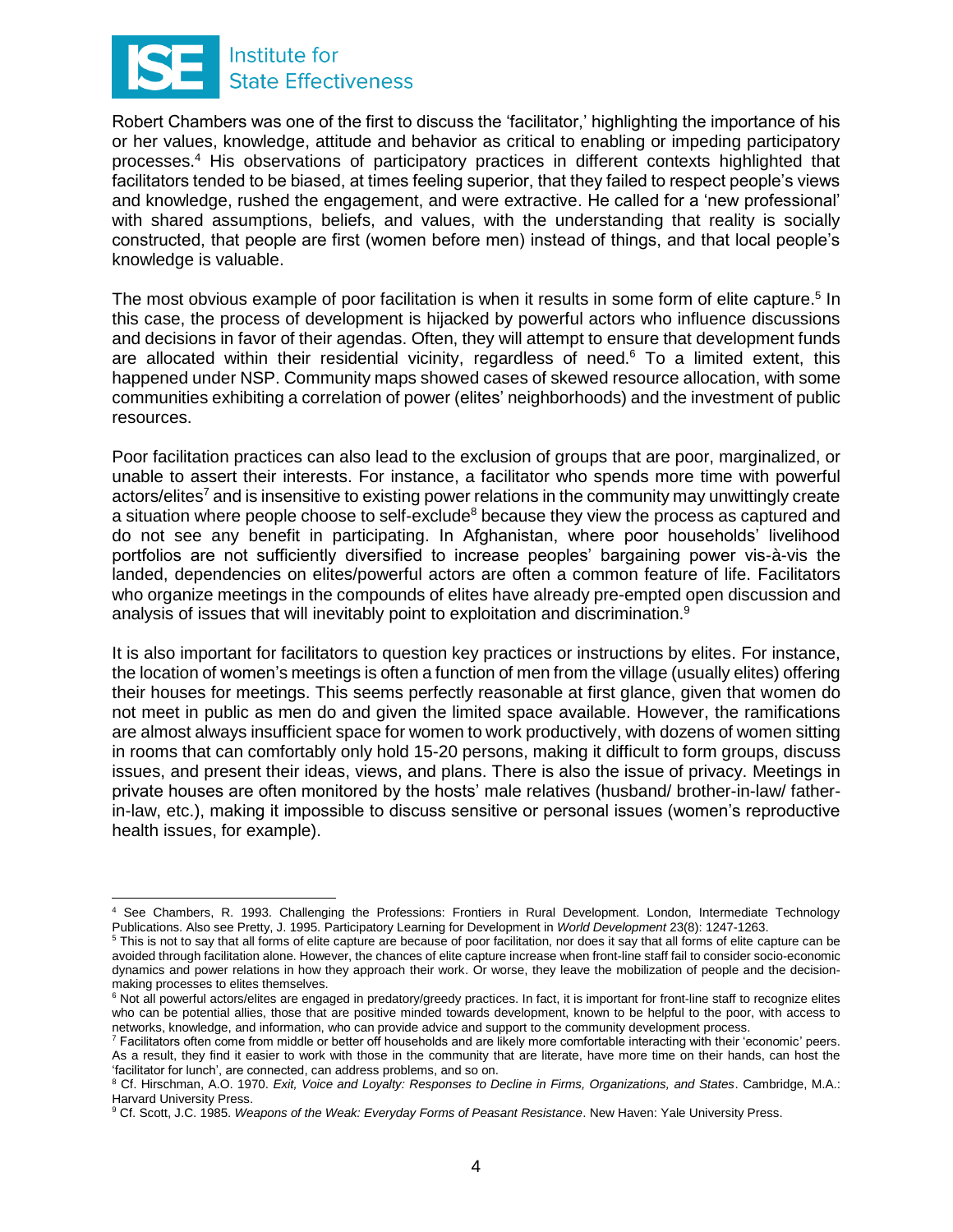

 $\overline{a}$ 

The issue of meeting in private homes speaks to the problem of facilitators not recognizing community or household power relations. Even in the CC village immersion training, it was observed that women were meeting under impossible conditions (100+ people in one small room), whilst for their meetings, the men were using the large mosque. The Facilitator approached the CDC Chairman. He agreed that women too could meet in the mosque. This illustrates a key issue: increasing the confidence and the ability of facilitators to imagine different ways of doing things, advocate for the disadvantaged, and to arrive at workable alternatives (women can also meet in school rooms or community centers).<sup>10</sup>

Good facilitation, in short, is critical to the success of the Citizens' Charter. Good facilitation prevents elite capture, broadens participation, can manage and defuse polarization, and can channel discussion towards constructive solutions without controlling them. While both facilitator selection and follow-up monitoring and coaching play key roles in building a good facilitator corps, the remainder of this brief will focus on how high-quality training can introduce the skills and culture that enable facilitators to carry out these functions successfully.

# **4. Facilitation Training: Focus on Techniques and Practices**

Given this background of 'facilitation', any initial training workshop with a new group of trainers is best designed with the assumption that people will have to unlearn many bad habits.<sup>11</sup> These include making the wrong first contact in the community (meeting with the elders and Maliks, instead of including the CDC Office Bearers, for example), lack of attention to location (holding the community meeting in the yard of an influential person) and spatial arrangements of meetings (room of sufficient size), no clarity on the basics of facilitating meetings (welcome, ensuring that people have time and are comfortably seated, insisting that all neighborhoods are represented, explaining clearly the objective of the meeting, etc.), and feedback on treating people with respect and kindness. In other words, all the basics should be covered.

Because the NSP experience so often showed that even facilitators with good paper qualifications often had no significant training in core, high-quality hands-on facilitation skills, for Citizen's Charter, the initial Training of Trainers workshop are practical and residential. The training approach assumes that for a trainer to train, she or he must know how to facilitate each activity in the community. Allowing sufficient time for the initial training is crucial – and is too often overlooked in other CDD programs. For Citizens' Charter, the residential training workshop lasts a minimum of three weeks, with frequent field visits to allow the participants to immerse fully, limit distractions, as well as practice and learn through real life examples. Mini-lectures, discussions, games, and collective exercises, and field visits are key. The use of video during the participatory

 $10$  One of the reasons that the Citizens' Charter program includes a women's mobility exercise is for staff to understand the extent (or lack) of women's mobility and with whom they move (alone, with other women, with a male chaperone). To the surprise of many, the maps illustrate that women actually have considerable mobility within their own communities (some have more, and some have less). This is important when women's seclusion is put forward (by male villages, facilitators, or staff from the program) as a reason for why women's progress is limited or why they fail to hold CDC meetings.

<sup>11</sup> In the Citizens' Charter, the Chief Trainers from the Facilitating Partners were to have a minimum of six years' experience and the Provincial Trainers a minimum of four years' experience. On paper this was the case. A considerable number of the trainees, however, were not familiar with basic facilitation principles and had over the years acquired very bad habits: these include always allowing the same person to speak, top-down body and verbal language, no eye contact with the larger group, poor seating arrangements, and organizing meetings in private houses. The issue of organizing meetings in private houses (court yards of influential persons) is of great consequence. The reasons are: a) in many cultures, one does not contradict or disagree with a host; and b) influential persons may also be patrons, employers, and/or money-lenders. Both of these factors stifle discussion. Further, it sends a signal that we (the Government) are on the side of the better off. A facilitator must emulate the principles of development that they declare in the community: equity, inclusion, participation. Visiting and holding meetings - including being accommodated to rest and eat in the houses of the better off, a common practice among facilitators and extension workers across the globe – places the poor whose houses have little space for visitors and who have no food to offer (in certain seasons and probably feel very bad about it) in an awkward position that must be avoided.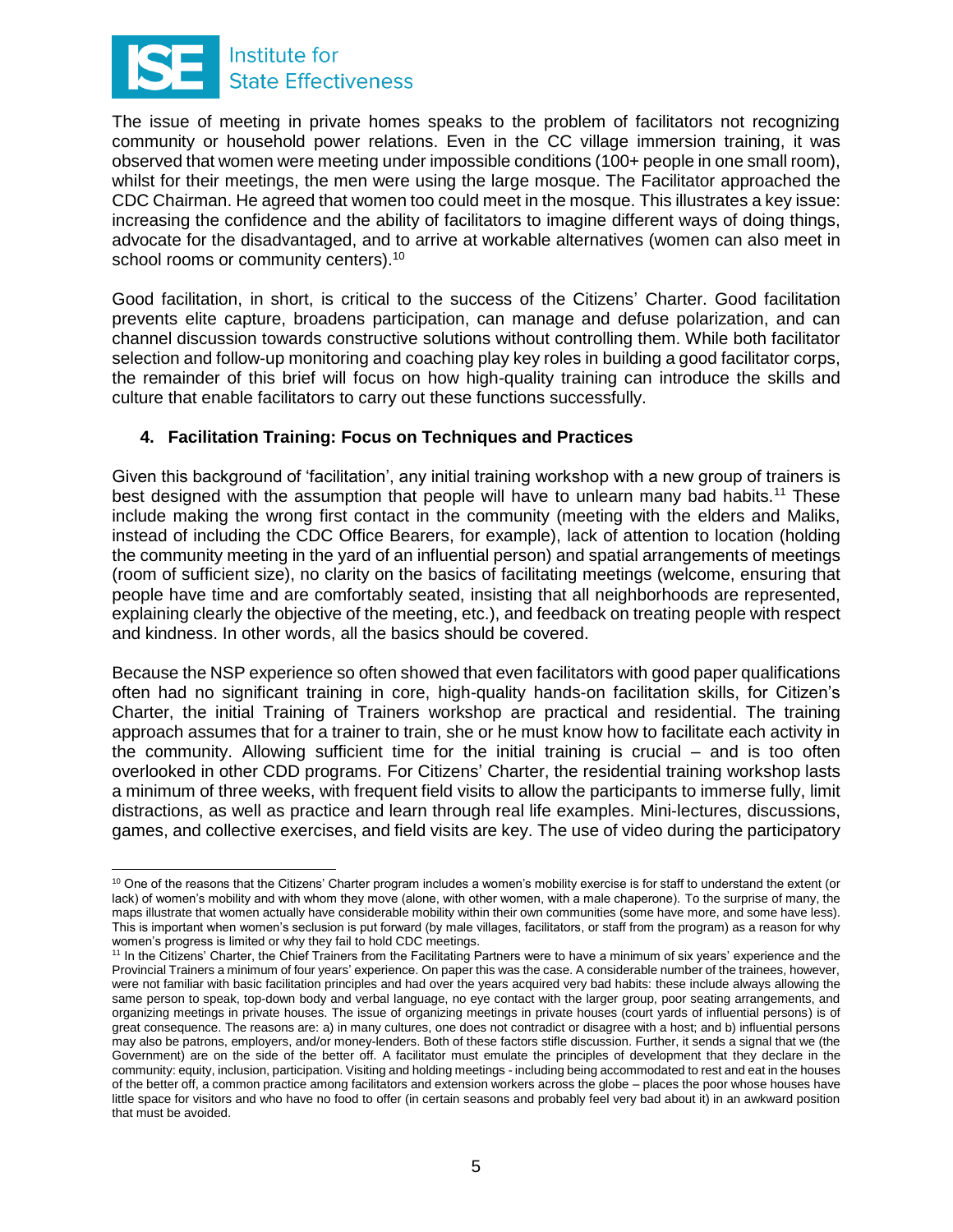

sessions in the communities is a powerful means to illustrate the 'dos and don'ts' of facilitation. It is most likely that sufficient equipment for all five groups (five cameras and five video person) will not be available. This problem, though, can easily be solved by sending 1 or 2 cameramen to one or two villages, and others obtain feedback by their peers.

Most communities have already experienced some form of local planning. But in many cases, *pro forma* consultations that have little impact on what happens next has made them cynical about "participation". The more that exercises identify, define, and tease out the local characteristics of poverty and marginalization, and increase the involvement of people from all neighborhoods, class backgrounds, gender, ethnicity, and length of residence, the stronger the signal to the community that this is not business as usual. The communities' reactions to this approach have been remarkable, engendering enthusiasm and a drive to work and transform their conditions.

# **5. The Substance of Facilitation in the Citizens' Charter**

Most sectoral facilitation focuses almost entirely on explaining how one or another development project "works" – the steps that must be followed before funds get released or things get built. The Citizens' Charter takes a very different track. The first purpose of socialization is to help community members build their own diagnostic of what constitutes poverty. The objective is to engage the community in spatial and socio-economic analysis, encourage dialogue and debates about how existing realities can be transformed, and encourage the joint planning for collective actions to realize change. The key tools for this process are visual. The process works through the collective creation of maps, matrices, diagrams, and calendars that visually illustrate:

- existing resources and their relation to residential patterns (including past CDC members and marginal groups (e.g. in-migrants);
- well-being profile that defines income and social poverty and points to the number of households that are better off, middle, poor and very poor and the extent of landlessness;
- the seasonality of work, the number of days available in the locality, and the wages earned by the landless and land poor, who constitute anywhere from 30-60% of the rural population;
- debt relations, including hidden forms of interest;
- socially necessary expenditures (bride price, wedding expenses, wakes) that lead to prolonged economic, social and mental hardships; and
- women's mobility and their work opportunities and wages

In the hands-on training, each team works in one village. Each exercise must be given sufficient time to complete, discuss share, revise, and then finalize their analysis, which is eventually presented in the form of a large poster. The original poster (3x5 feet in size, on average) is provided to the Community Development Council leadership with the understanding that it represents the community's development profile. It may be used to obtain additional funds from other organizations (NGOs), to monitor progress and note changes, or to make presentations to other government ministries or the District Governor.

The visuals that are created are powerful as they illustrate social and economic difference, social (in)justice, and unveil dominant attitudes and social contradictions (such as a proclaimed commitment to compassion and kindness, but actual disregard or indifference to poverty and its consequences). The patterns that are revealed vary. In some communities, the work draws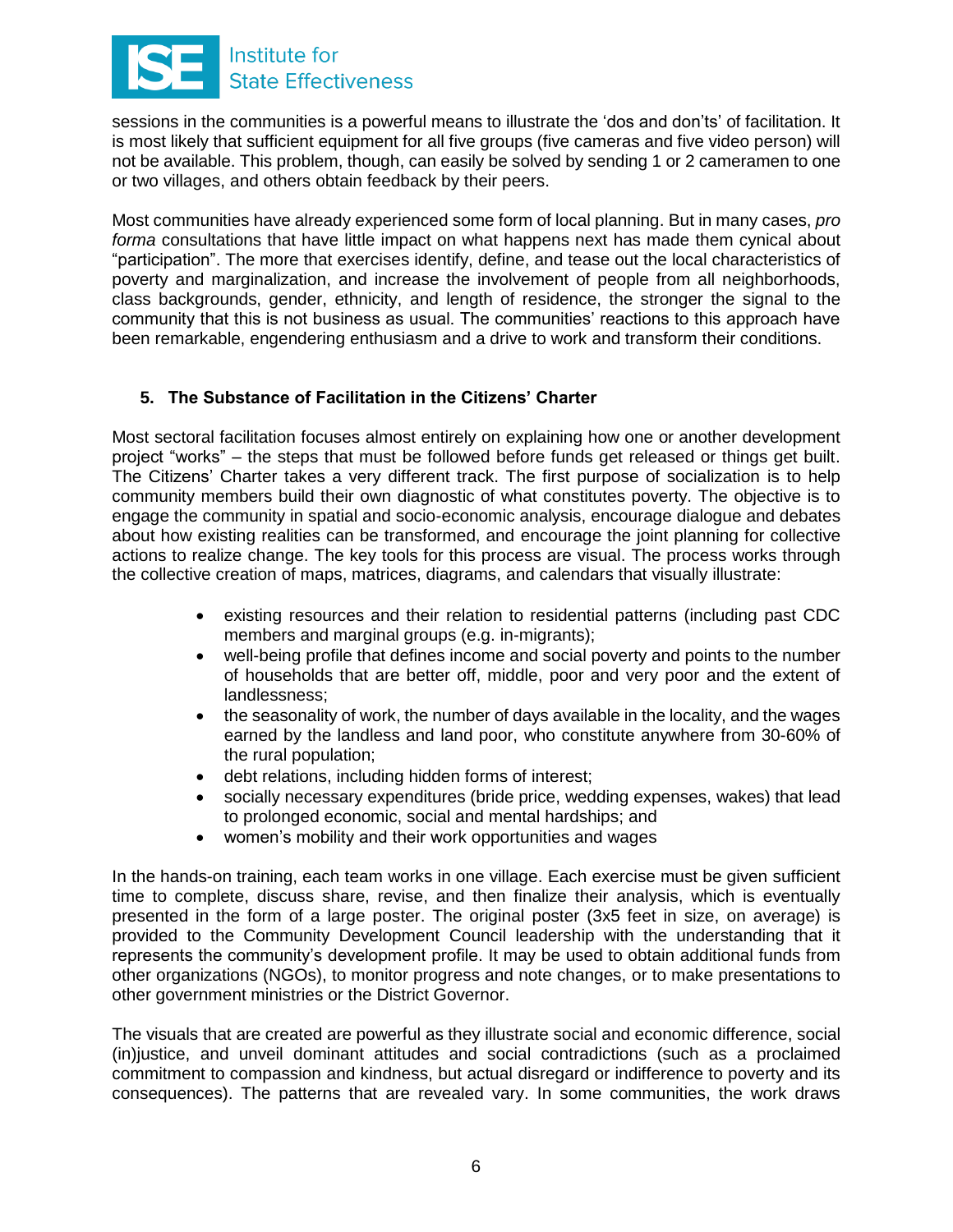

attention to striking inequities such as resource concentration and capture, institutional domination by key actors, and unfair labor relations; or usurious lending practices; whilst in other cases class differentiation exists, but wealth is less concentrated and public investment more equitable. In many communities, these class relations are intersected by ethnicity and tribe; in others, by the periodic presence of nomads and semi-nomads in or near the community; or by the arrival of returnees from Pakistan, internally displaced people (IDP's) and economic migrants from other parts of the country.

Gender relations also vary. In some communities, women sell labor in agriculture, work in groups and move through and beyond the village. In others, they work, but they must remain in compounds processing various crops. In some communities, women's meaningful participation in Community Development Councils is slowly taking hold, so facilitators must be attuned to the sensitivities around such a transition, whilst in others, it is not.<sup>12</sup>

The reactions to the work that has been generated differs. In some communities, the exercises spark discussions immediately and provoke heated debates. These debates are likely to continue after the facilitators leave. In other communities, the discussion and debates only begin once the facilitators have left. Still, in others, there is no discussion at all (at least not in public), although everyone has understood what has happened, but no one speaks - at least not yet. In other words, the work with communities is such that they will consider and respond to the findings and process on their own terms and at their own pace.

The participatory diagnostic is usually unsettling to villagers. Some communities will mobilize to address key issues that they think are unacceptable or should not be perpetuated. For instance, high bride prices that lead to indebtedness, or the severe food shortages of the very poor. Others require more time to garner support. Other communities may not take much action at all, with the exception of using the work to create development plans and allocate infrastructure, a requirement for all communities.

The work is intended to be disquieting. This is because in some cases, powerful actors are the gate keepers of norms and traditions (that create social and economic setbacks) and changing their minds requires 'insider' strategies, which will likely include mobilizing support of progressive elders, mullahs, and other influential persons. Similarly, forms of extreme poverty (epitomized by hunger) that are exposed through this work are not only an outcome of the lack of economic opportunities (employment), but also a loss of social entitlements (support in time of crisis from relatives, friends and neighbors) and political entitlements (influence and voice in decision-making of public infrastructure).<sup>13</sup>

Strategies for the different type of actors are developed throughout the training workshop as different character types are encountered during the work. Reactions and the ensuing debates (or lack of) reflect the dynamic that exists in a community. They provide the observant and thoughtful facilitator with a sense of the existing relations between different groups. Facilitators must be reminded that they should be sensitive to local power relations (and ascertain what's going on), if they are to maneuver these relations to ensure a pro-poor, inclusive, and participatory development approach. By now the facilitator should know the attitudes and behavior of key actors, who are likely to include the office bearers and members of the new CDC, the office

  $12$  The Citizens' Charter captures much of the information that is worked on with communities. For example, the number of surplus farmers, food insecure families, wage rates, crop land potential, and crop land cultivated are captured. This will enable the Government and other agencies to have a better understanding of local dynamics.

<sup>13</sup> Cf. Dreze, J. and A. Sen (eds). *The Political Economy of Hunger: Entitlement and Well-Being*. Oxford: Clarendon Press.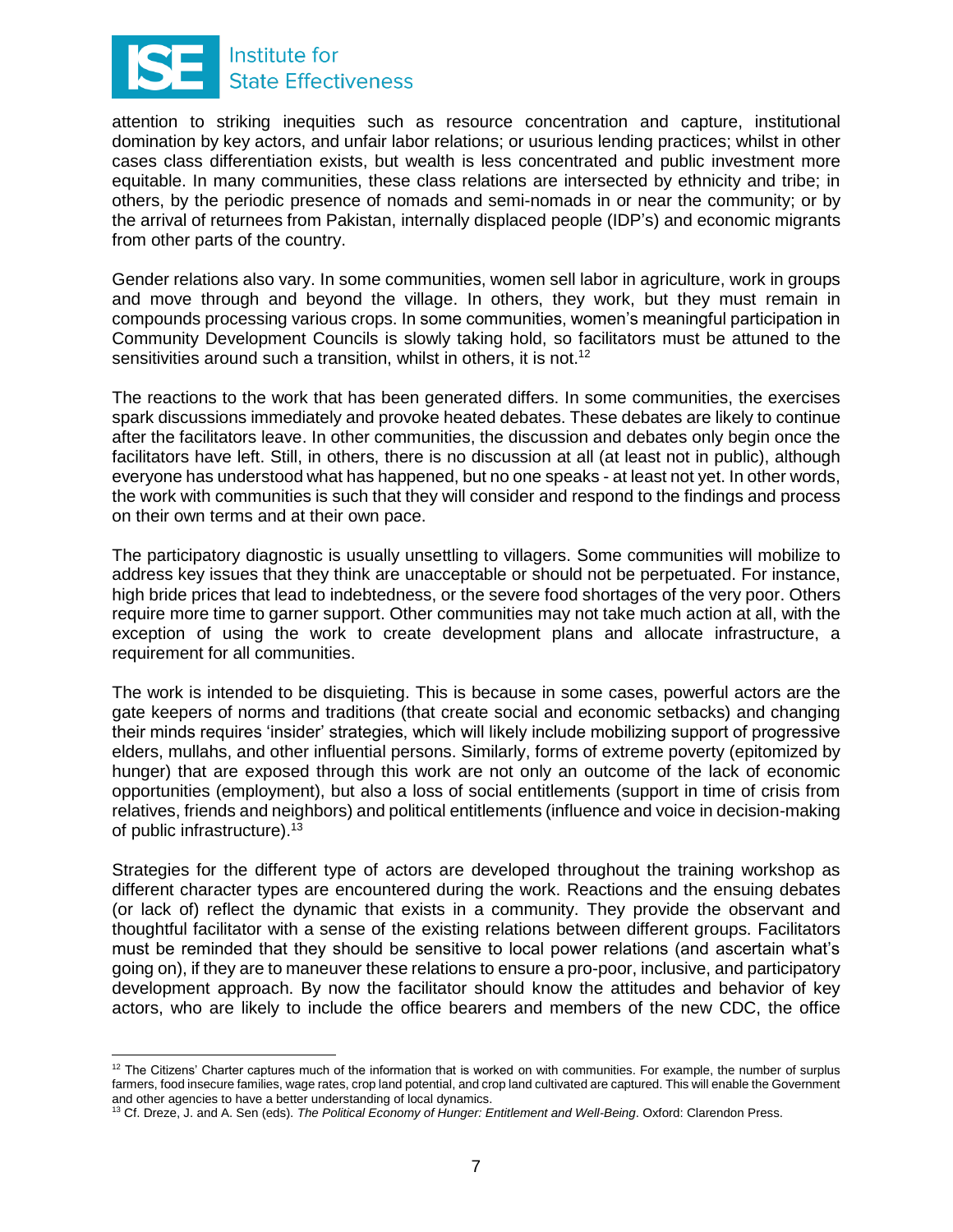

bearers of the old CDC, the *Malik* (who may or may not be a CDC office bearer), elders, mullahs, etc.<sup>14</sup> Handling powerful actors in large and small meetings is a topic covered in the training.

The analysis culminates in the Community Development Planning (CDP) workshop (a full day). Here, important decisions are made: the community's vision, how the Citizens' Charter funds will be allocated in relation to the vision; and a commitment by the newly elected CDC and the community to achieve the vision through their own efforts. The choice of project is done carefully. Facilitators remain in the room, but they ask people to come in one by one to cast their votes for one of the possible three possible areas of work (transport, energy, or irrigation).

This CDP workshop requires skillful facilitation that takes into account existing power relations and is prepared to handle 'gate keepers'. The findings of all posters are reviewed by the community (more than half of all households should be present) and provide the basis for the creation of a vision for the next 3-5 years.<sup>15</sup> This vision is then broken down into milestones and activities. Key actors are defined in terms of resource provision (the Government through CC or other programs; the community; external donors) are noted. The milestones are later taken up by thematic sub-committees that focus on completing the milestone that relates to their work (e.g. all children of the village attend school regularly).

#### **6. Follow-up and Learning Must Continue to Sustain Quality**

The Ministry of Rural Reconstruction and Development's Management is fully committed to the approach outlined and has ensured sufficient high-quality government staffing to monitor and support the district Facilitating Partner front-line teams. Each region has a Senior Training Coordinator (six in all), each Province has a Provincial Trainer (34 in total), and each District has Social Organizers (one man and one woman per district). These government staff attend all trainings that are given to the Training of Trainers, including the initial 21-day hands-on facilitation training (described in detail above) and the 15-day institution building training conducted four months later when the program has progressed on the ground.<sup>16</sup> Follow up through field visits to observe the work of the front-line facilitators and review of their outputs (the exercises) is crucial in the early phases.

After the first year, all Facilitating Partners are evaluated. Here, consideration is given to their contract performance (outputs, staffing, etc.), as well as the quality of their work in the communities. Assessments include facilitating skills, process, and outcomes (pro-poor collective action).

Once the work is well under way, 'Learning Circle Workshops' will be held so that front-line facilitators can reflect on their field experience and discuss methodologies to solve new problems. Typical questions concern how well the facilitator's tools are received, the levels of participation, the challenges in applying them, the ease or difficulty to discuss income disparities, access to resources, forms of exploitation, and so on. The workshops include sessions in which staff share, discuss, compare, and contrast the results from the core toolkit:

 <sup>14</sup> The reader should keep in mind that large and important meetings are generally attended by semi-formal (*Malik*) and informal leaders (elders, mullahs). Their views are generally sought, and it is understood that they in turn speak out and comment on the topic(s).

<sup>&</sup>lt;sup>15</sup> The Community Development Planning workshop takes into account all of the analysis work: the public resources maps, the wellbeing analysis, the seasonal calendar, the leaking pot (diagraming wasted resources), and the women's mobility map. These findings from these exercises are summarized by the groups in the workshop, presented to all, and considered in terms of creating a vision. <sup>16</sup> The 15-day Institution Building Training focuses on CDCs and their Sub-Committees (formation, planning and action), Community Participatory Monitoring (including Social Audits) and Grievances Mechanisms), CDC and Sub-Committee self-assessment through the Instructional Maturity Index, Clustering and establishing Cluster Community Development Councils (at the sub-district level).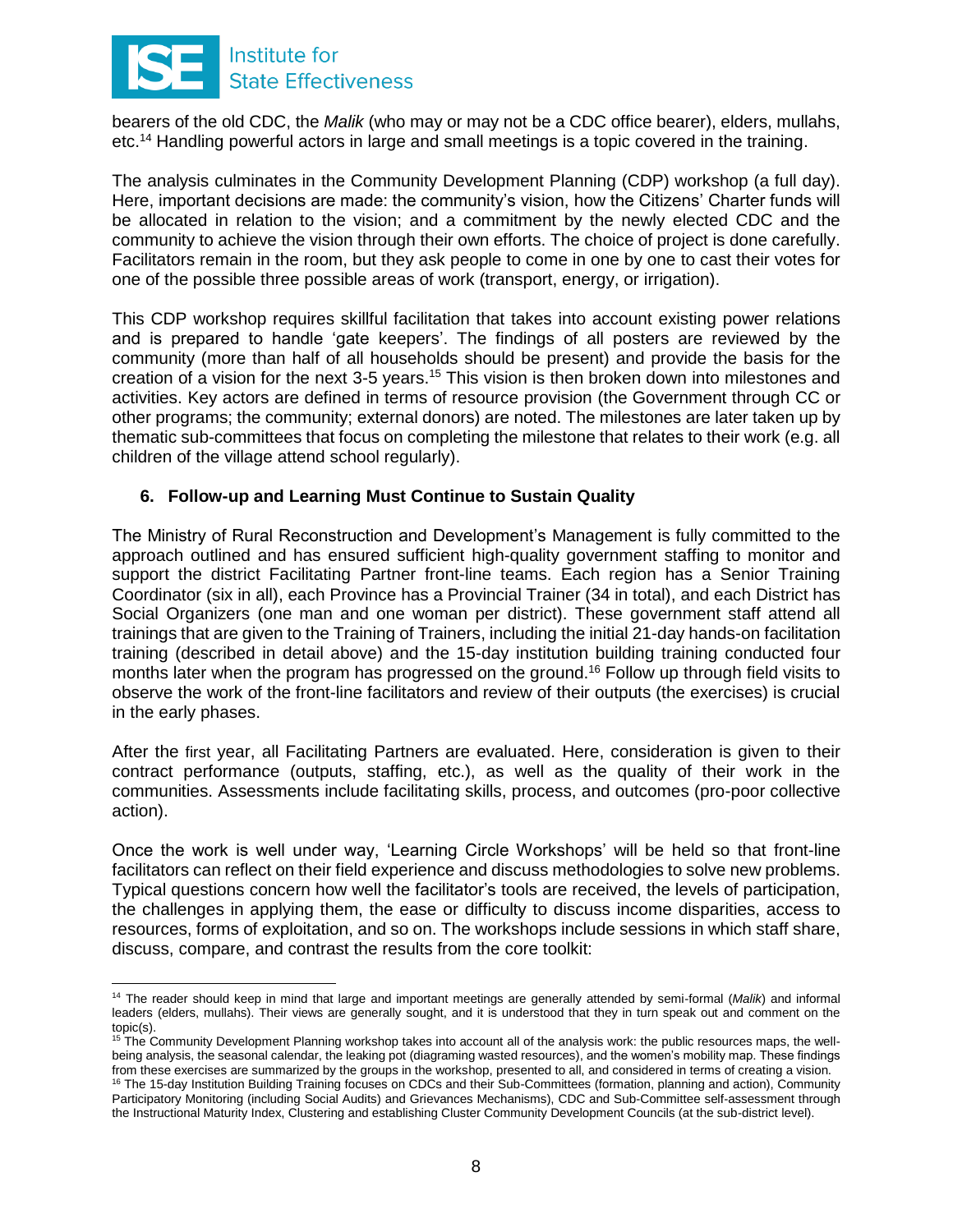

- village/neighborhood level analyses to discuss differences in terms of resources and resource access, as well as patterns of development in these villages
- well-being analyses (difference between richest and poorest, number of poor households, definitions of poverty, etc.)
- seasonality of work and food security, existing cropping patterns, etc.
- how to deal with elite intervention and efforts at capture
- key issues that arise (given the different types of villages and contexts) and what opportunities emerge

The comparative analysis allows Social Organizers to consider the relationship between context and strategy and discuss their thinking and potential course of action for mobilization with a larger group.

CDC members from Champion CDCs are invited to these workshops to share their work, approaches, lessons, and how they addressed challenges. Finally, the learning circles are also opportunities to identify promising emerging leaders who can drive the process in their own and in nearby communities. These are usually the people who are the first to volunteer, tend to drive the process, going door to door to collect people, showing others how to do it, and encouraging everyone. They, in addition to the CDC members, are the people who spend more time than the larger collective to get the work done. Their motivations can come from a strong desire to change existing conditions or the recognition that the work presents an opportunity to apply one's skills to make changes. Such persons (women and men) can come from any socio-economic grouping, though experience shows they often include some of the poorest and most vulnerable, who when presented with a possibility of change and participation to bring such change about, will seek the opportunity.

# **7. Conclusion**

The goal of this brief has been to discuss in detail the level of planning and management that must go into high quality facilitation. A nation-wide Community Driven Development Program must have consistency in terms of the quality of facilitation. In Afghanistan, NSP's experience had already convinced government policy makers that well-trained, outsourced facilitation was a good use of project finance. The challenge put by the government to the Citizens' Charter design team was how to build on and improve the quality of facilitation, but not whether facilitation was needed or best performed by civil servants, as has often been the case elsewhere.

To achieve the required level of consistency all trainers and facilitators must have a chance to practice the exercises and develop the ability reflect on mistakes and common errors. For this reason, Citizens' Charter insists on in-depth upfront residential training that includes hands-on practical exercises that simulate situations that facilitators will be encountering in the field. The program makes extensive use of video, performance, and other feedback mechanisms to coach trainees and improve their self-confidence and awareness.

Equally important as the practical technology of facilitation, facilitators must have an understanding of poverty dynamics and the local political economies. All of the analytical findings (resources maps, well-being analysis, leaking pot exercises, seasonal calendar, women's mobility) and the behavior and attitudes of public authorities (CDCs, *Maliks*, elders, Commanders) reflect the local power structure, but staff must learn how to interpret the findings and actions of elites and strategize to overcome the challenges that powerful actors might create. Approaching